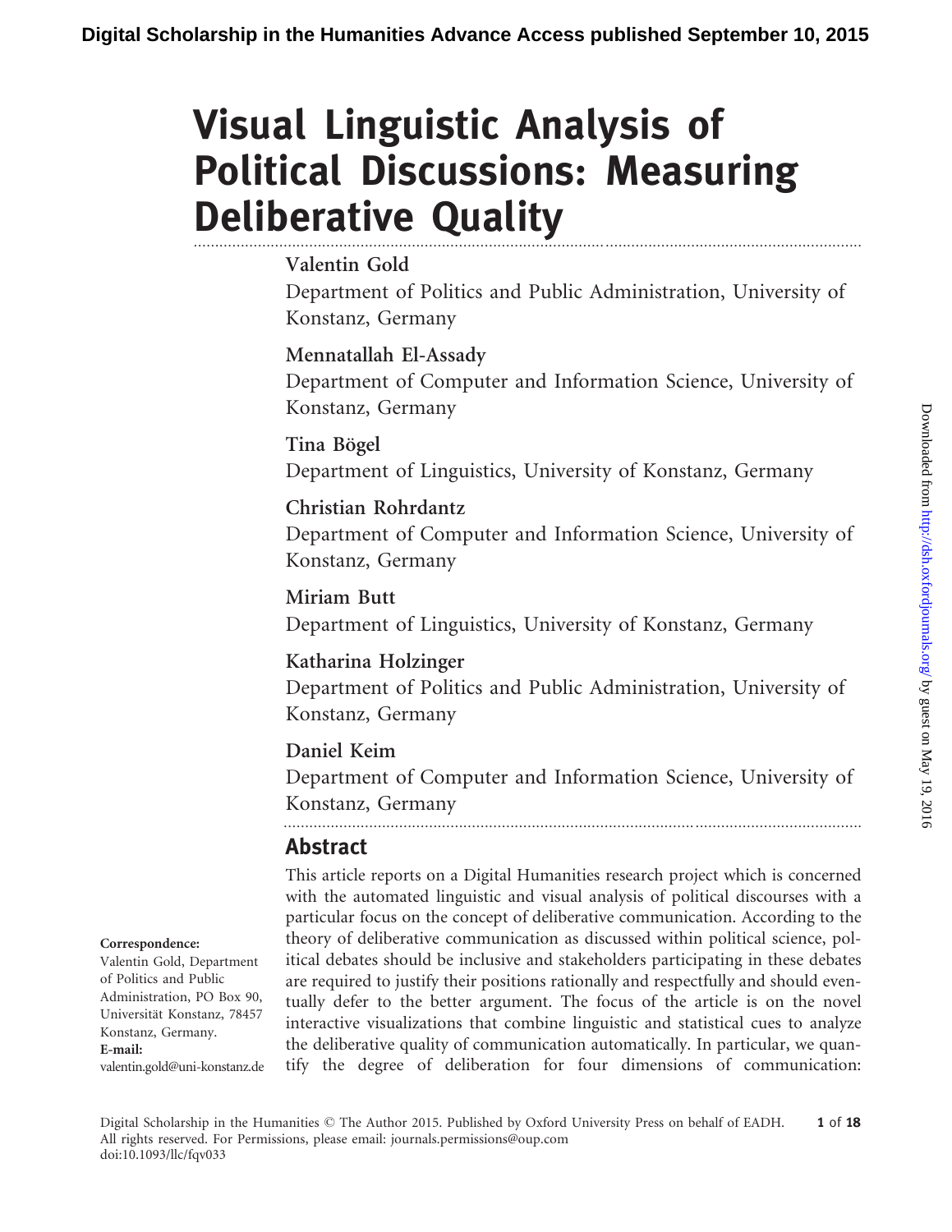Participation, Respect, Argumentation and Justification, and Persuasiveness. Yet, these four dimensions have not been linked within a combined linguistic and visual framework, but each single dimension helps determining the degree of deliberation independently from each other. Since at its core, deliberation requires sustained and appropriate modes of communication, our main contribution is the automatic annotation and disambiguation of causal connectors and discourse particles.

.................................................................................................................................................................................

## 1 Introduction

For the last two decades, notions of deliberative democracy have been intensively debated within political science and related fields. In recent years, deliberation research has experienced an empirical turn ([Chambers, 2003\)](#page-15-0). In particular, the deliberative quality of communication and its consequences on the overall political decision-making process has attracted attention, partly in light of highly public resistance to political agendas with respect to major development projects (e.g. airports, train stations, fracking). Some natural questions that arise with respect to this are whether the deliberative quality of political discussions has an impact on the final decisions that are taken and whether a higher deliberative quality leads to greater acceptance of the final decision that is taken. Particularly, does a higher deliberative quality of a political discussion lead to greater acceptance of the arguments that have been brought forward and of the final decision that is taken?

A crucial component for finding an answer to these questions is the determination of the deliberative quality of a discussion. The tools that have been developed so far within political science to measure the deliberative quality of a given discussion are based on the manual coding of deliberative categories and a subsequent statistical analysis of the categories coded. The Discourse Quality Index, developed by [Steenbergen](#page-17-0) et al. (2003) is thus far the most prominent manual coding scheme [\(Hang](#page-16-0)[artner](#page-16-0) et al., 2007; [Thompson, 2008](#page-17-0); [Lord and Tam](#page-16-0)[vaki, 2013\)](#page-16-0). This procedure, however, is beset with several difficulties. One difficulty is that manual coding is comparatively (labor) expensive and takes a long time (e.g. Black et al.[, 2010,](#page-15-0) p. 329). Another is the lack of inter-annotator agreement.

The categories developed so far often fall prey to subjective judgments of the human annotators, thus leading to a problematic amount of disagree-ment among annotators (Black et al.[, 2010](#page-15-0), p. 330; [Dacombe, 2013](#page-15-0)). A desideratum in research on deliberative dem-

ocracy is thus the automatic coding and analysis of political discussions according to criteria which reflect the deliberative nature of a discussion. In this article, we present an approach that draws on a combination of linguistics and visual analytics in the creation of an automatic annotation system that can be used for the analysis of deliberative quality. The approach is interdisciplinary and falls under the purview of 'Digital Humanities'.

From the political science perspective, deliberation is defined as a communicative process that is based on an inclusive and constructive debate between the participating stakeholders ([Habermas,](#page-16-0) [1981](#page-16-0); [Gutmann and Thompson, 1996\)](#page-16-0). Hence, this definition refers to the notion of the procedural importance of how decisions are made. Since deliberative decision-making is complex, we assume that deliberative quality is a latent construct (i.e. not a directly observable variable) consisting of several observable measures that can be used to approximate the overall deliberative quality of a discussion.

From the linguistic perspective, these observable measures mainly consist of linguistic features present in the communication. Examples are rhetorical devices designed to make the communication as persuasively effective as possible, e.g. the use of linguistic features to establish a common ground/ understanding between the discussants (rhetorical questions, use of inclusive pronouns such as 'we/us' rather than exclusive ones such as 'I/you', discourse particles, tag questions, etc.), the presentation of justified arguments (identified, for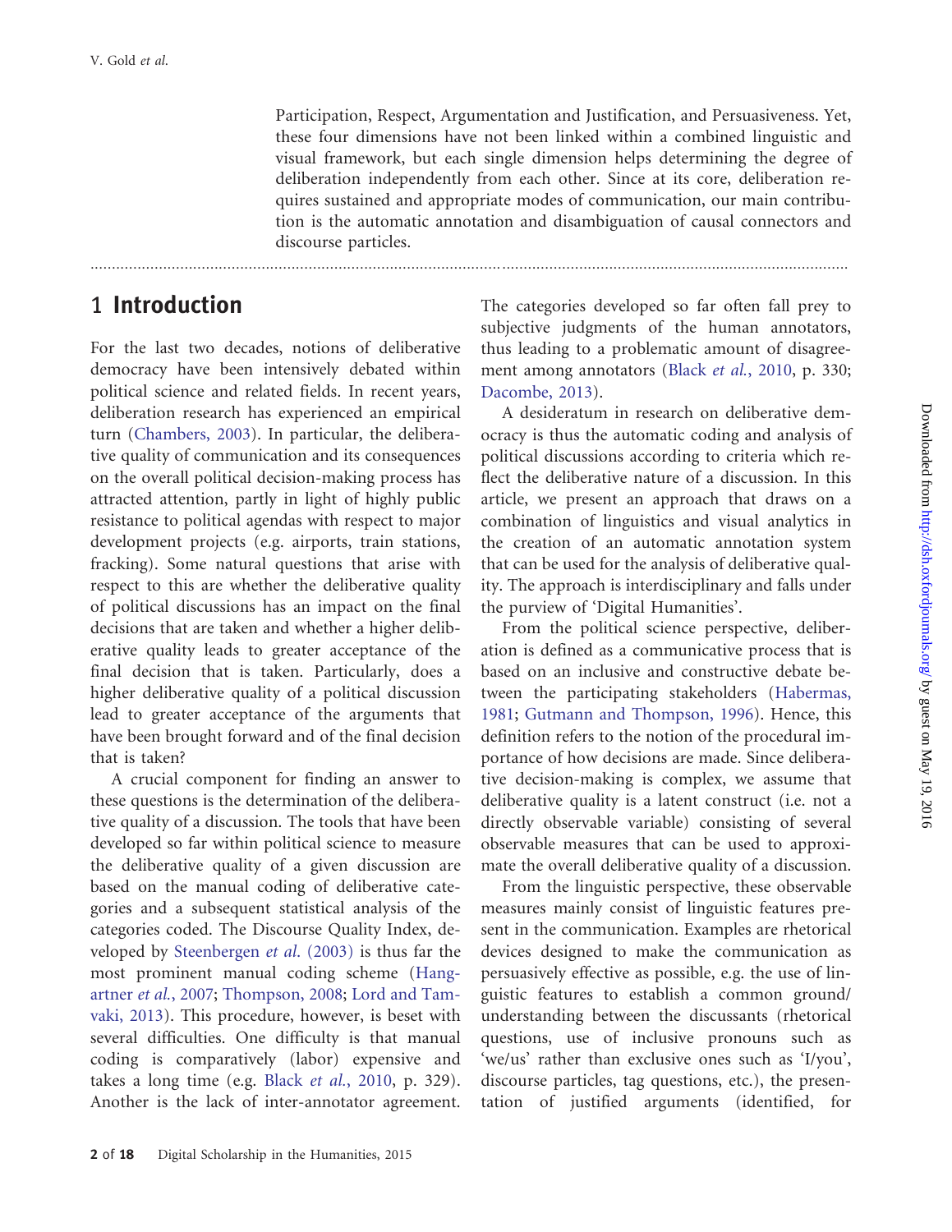example, by the linguistic feature of causal connectors, e.g. 'because'), verbs signaling speaker stance with respect to a certain topic ('think, believe' versus 'know' or 'accept, reject'), but also indications of respect and politeness conveyed by one speaker to another (e.g. interruptions are generally known to signal disrespect and tend to be employed by more dominant speakers, see [Brown and](#page-15-0) [Levinson \(1987\)](#page-15-0) for more details on linguistic markers of politeness).

Taking together the political science and the linguistic perspectives, we have identified four broad areas for which to calculate deliberative quality: Participation (Section 4.1), Respect (Section 4.2), Argumentation and Justification (Section 4.3), and Persuasiveness (Section 4.4). Among these areas, we focus mainly on the area of argumentation and justification in order to demonstrate our overall linguistic visual analytics approach. In particular, we provide a computational implementation that automatically annotates corpora of deliberative communications with respect to linguistic and meta-linguistic features in each of these areas. Our implementation combines a rule-based system that reflects deep linguistic analysis with more shallow natural language processing (NLP) approaches that include standard strategies such as keyword identification, topic modeling, and calculations of utterance length, but also innovative perspectives on the data. The annotated data are further processed in the visual analytics system that (1) depicts structures in the data through adapted textual data mining algorithms; and (2) allows an explorative and interactive access to the underlying data.

Details on this are presented in Section 4, after a brief look at related work in Section 2 and a description of our underlying methodology and data in Section 3. Section 5 concludes the article.

## 2 Related work

There are several interdisciplinary approaches which focus on understanding argumentation in discussions. Here, we briefly discuss the ones closest to our research interests and distinguish them from our approach.

A Digital Humanities cooperation between communication sciences, computer science, and computational linguistics is currently looking at how the exchange of arguments plays out in unmoderated exchanges within social media such as Twitter.<sup>1</sup> This collaboration does not contain a political science component, nor does it contain a visual analytics component. However, like the work described in this article, a considerable part of the overall effort is directed at identifying, understanding, quantifying, and analyzing linguistic features of argumentation found in the data. Twitter data are quite different from the political discussions investigated here; however, both our efforts focus on discussions in which the language of communication is German, and we have found that both our efforts have so far identified similar linguistic features as being relevant for an overall analysis of argumentation (e.g. we have both identified rhetorically significant interactions between discourse particles and other parts of the grammar, see [Scheffler, 2014](#page-16-0)).

The 'eIdentity' project is also a Digital Humanities project. $2$  It involves a collaboration between political science and computational linguistics. However, it does not include a visual analytics component, and its research topic is quite different. The overall goal of the 'eIdentity' project is to identify collective identities: how they are formed and how these change over time. The project works with large amounts of text and seeks to identify semantic fields that reflect complex concepts within these large corpora [\(Blessing](#page-15-0) et al., 2013). The semantic fields—semantic co-occurrences of words related to collective identities—are meant to provide an automated assistance to the work conducted by a human researcher.

Additionally, the goal of the 'epol' project<sup>3</sup> is to measure neo-liberal argumentation and trace its impact over time ([Wiedemann](#page-17-0) et al., 2013). This project is again a Digital Humanities project and represents a collaboration between political science and computer science. The latter includes visual computing as well as NLP. 'epol' is also concerned with the identification of arguments in a political context. One difference to our work lies in the type of data they use. While we work oral negotiations, 'epol' uses newspaper articles on certain predefined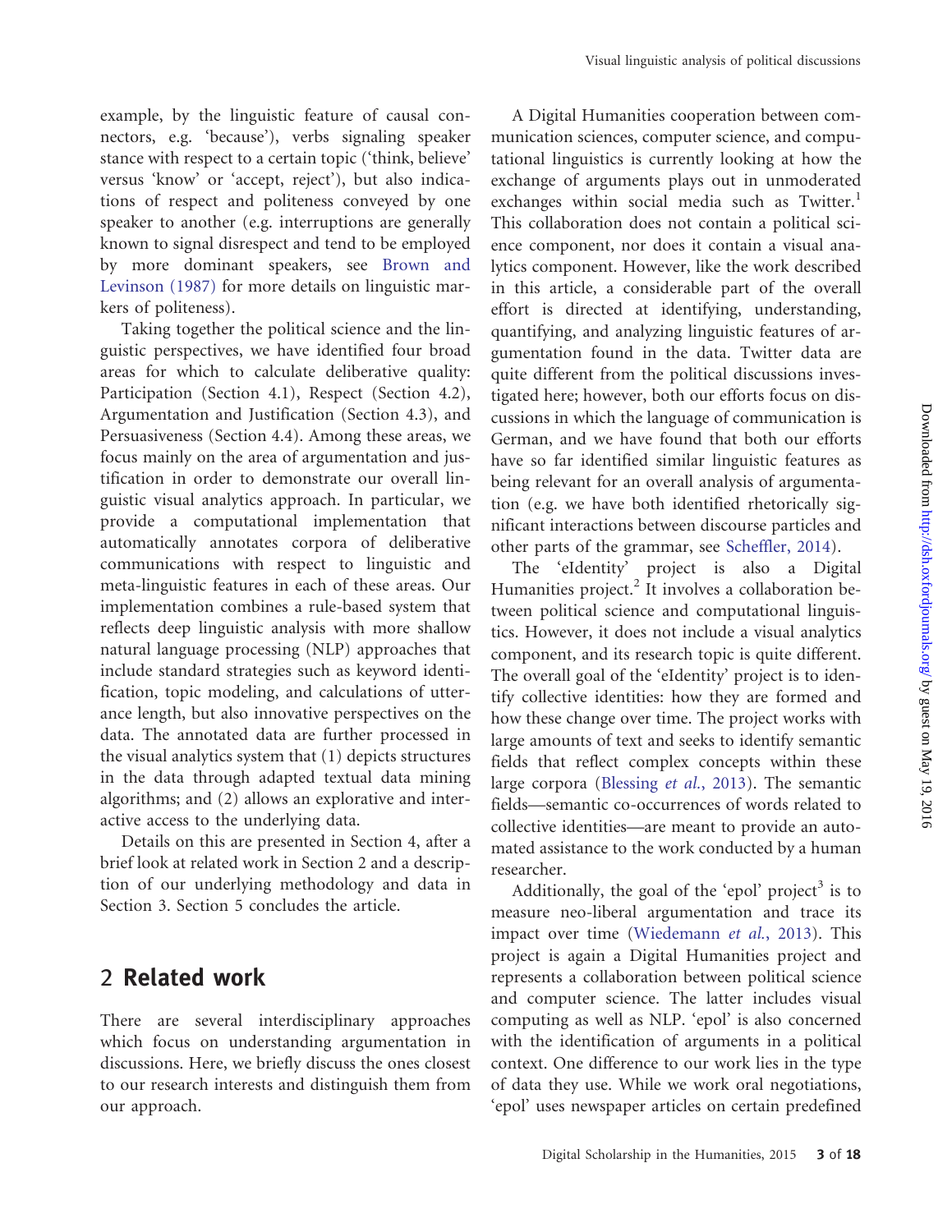political topics. In contrast to oral discussions, newspaper articles represent written and edited language. Another difference lies in the depth to which the data are processed. Rather than aiming at a deeper linguistic understanding of features or argumentation, the project focuses on text mining, i.e. on using shallow approaches to extracting information from a given text. We use these approaches as well as deeper linguistic knowledge.

Finally, DocuScope ([Kaufer](#page-16-0) et al., 2006) provides a text analysis environment to determine rhetorical effects. The software allows classifying over 100 categories of rhetorical effects, e.g. emotions or confidence. In general, DocuScope allows incorporating any dictionary and visualizes the categories. DocuScope provides a good starting point for any dictionary-based approach. Our approach, however, goes beyond visualizing dictionaries and provides various tools determining the degree of deliberative quality.

# 3 Data and methodology

In this section, we briefly describe our data and overall methodology. The linguistic visual analysis is applied to two different types of data: (1) multiparty negotiations which are the result of simulations conducted in an experimental setting; and (2) real-world examples of political communication. In what follows, we provide details for each of the disciplines involved in the work.

## 3.1 Political science

One of the main challenges in the analysis of deliberation is the collection and analysis of data with regard to oral communications. Most of the work conducted does not study the effects of synchronic face-to-face communications and instead tends to analyze asynchronic communication via digital means (see also the discussion in Section 2 on arguments in Twitter data). For instance, [Sulkin and](#page-17-0) [Simon \(2001\)](#page-17-0) allow 200 s of computer-based communication in order to analyze the effects on decision-making processes. Persson et al[. \(2013\)](#page-16-0) allow face-to-face deliberation but do not analyze the deliberative quality of communication. Instead, they focus on the individual effects with regard to legitimacy of the decision-making outcome.

In order to overcome this shortcoming, we have run a large number of simulation-gaming experiments. In these simulations, experimental subjects were asked to discuss the pros and cons of fracking and to decide unanimously whether fracking should be allowed in general or not. Each experimental subject had to argue either in favor of or against fracking. To allow for a comparative analysis, the experimental subjects were provided with a predefined set of arguments. Moreover, the experimental subjects had to answer surveys before and after the discussion. Overall, we have conducted thirty-four experiments. Each of the experiments lasted about 2.5 h, with a total time of 1 h of group discussion. In most simulations, the maximum of 1 h of discussion was fully made use of by the subjects. This provides us with the necessary amount of comparative data to test and evaluate the deliberative structure and content of political discussions. It also provides us with more data than is feasible to annotate manually.

For the purposes of this article, we demonstrate our automatic visual linguistic approach not with respect to the fracking simulations, but with respect to a real-world example of political discussion. Yet, we have used the experimental data to identify relevant deliberative features which can be further extracted and analyzed in real-world discussion. In this article, we work with the publicly available (transcribed) data of the public arbitration that took place with respect to 'Stuttgart21 (S21)', a railway and urban development project in Southern Germany. The project includes the restructuring of the central station in Stuttgart. Ever since the project was officially announced in the late 1980s, criticism was expressed. It was not until the late 2000s, however, that large demonstrations and protests with over 100,000 participants took place. The main aim of the protests was directed against the demolition of the existing central railway station. On 30 September 2010, hundreds of protesters were injured when the police tried to secure the beginning of the construction work. This triggered massive public outrage (and a change in the government). In response, the (new) government agreed to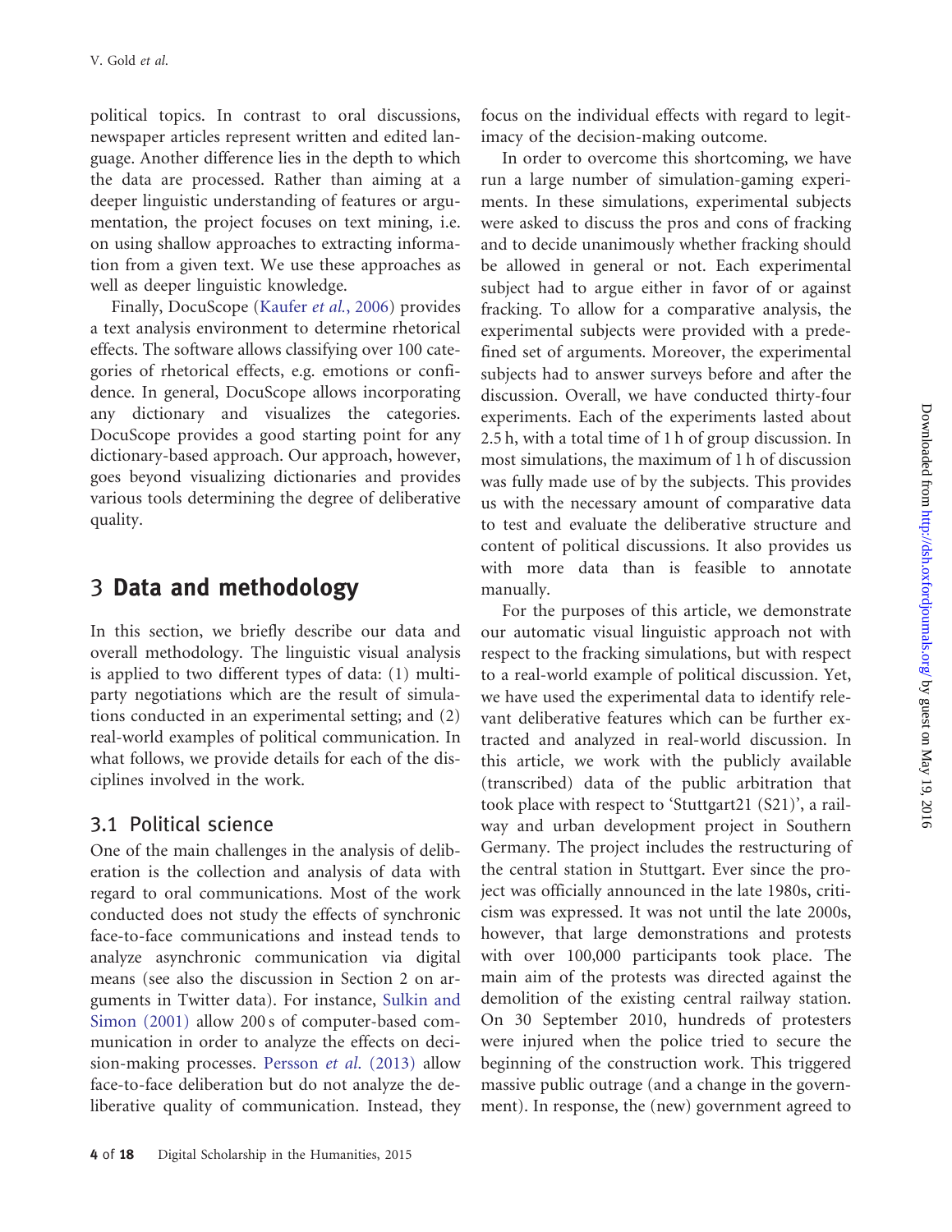establish a public arbitration procedure to discuss the facts of the project with both supporters and opposition. Between 22 October and 27 November 2010, the public arbitration took place. Within eight rounds of arbitration, supporters and opposition discussed the merits of the project. The discussions were broadcasted live. The data we use to demonstrate the automated methods are the official transcripts that are available online.<sup>4</sup> Overall, this provides us with a corpus of around 6,000 utterances.

## 3.2 Linguistics and computational linguistics

The need for an automated annotation of relevant linguistic markers in the political discussions poses a challenge for linguistics and computational linguistics. The challenge for linguistic analysis lies in identifying and understanding the linguistic markers that are relevant for measuring the deliberative quality of a discussion. In particular, while much work has been done on understanding the pragmatic import of linguistic features within English, there is very little previous work to draw on for German. For example, while in English polar questions and hedges are known to be used to signal a broad range of speech acts and speaker stance (e.g. [Lakoff, 1975](#page-16-0); [Asher and Reese, 2005](#page-15-0)), these do not feature prominently in our corpora. Instead, an interaction between discourse particles (which English does not have) and other parts of the grammar, such as causal connectors, appears to play a large role in conveying pragmatic speech acts. In our work, we have thus concentrated on these.

Once relevant linguistic features have been identified, a further challenge must be surmounted with respect to computational linguistics. Computational Linguistics is concerned with the automatic extraction of linguistic information of a given data set. While fairly reliable tools exist for the annotation of German data with respect to morphological analysis (Schiller, n.d.), Part-of-Speech (POS) annota- $\{\tanh^5$  and syntactic analysis ([Schmid, 1995](#page-17-0); [Dipper,](#page-15-0) [2003\)](#page-15-0), it is notoriously difficult to automatically and reliably identify information at the semantic and pragmatic level. In our work, we have thus concentrated on finding those linguistic markers

that can be identified reliably via automatic methods and have implemented programs to annotate the corpora automatically with the relevant information.

In a first step, the data sets to be analyzed are converted into an XML-readable format. This is to guarantee the exchange of data across different platforms (interoperability) and in order to facilitate the annotation and subsequent extraction of linguistic information, as we can make use of the hierarchical organization of information that XML facilitates. In a next step, the data sets are organized in terms of elementary discourse units (EDUs) ([Marcu, 2000](#page-16-0)). This step also bears its own challenges—for our purposes and conforming with general current practice within computational linguistics, all lexical items between two punctuation marks are treated as belonging to one discourse unit. The data are then further annotated with morphological and POS information. These annotations at a very basic level of linguistic analysis then provide the input for our more sophisticated annotation layer. For example, where possible, we annotate EDUs as to what kind of speech act is being performed by the speaker. Consider here just the example of 'justification'. The primary linguistic marker for this is taken to be causal connectors such as 'weil', 'deshalb', 'da' ('because'). However, most of the causal connectors used in German are ambiguous between a complementizer reading and a different POS. For example, 'da' is also used as a spatial term meaning 'there'. In order to disambiguate the occurrences, we integrate information about position in the clause and the POS of the elements surrounding the word in question. The overall work represents a fairly deep linguistic analysis of each of the EDUs.

The overall result of the linguistic and computational linguistic work is a corpus that is annotated with several different types of linguistic information. Some of this information can be used as is, some of it can be used together with other information contained in the corpus as the basis for calculating the effect of further interactions between different elements in an utterance (concrete examples are presented in Section 4.3), or with respect to the overall patterns found in the data. This is exactly what the visual analytics component does.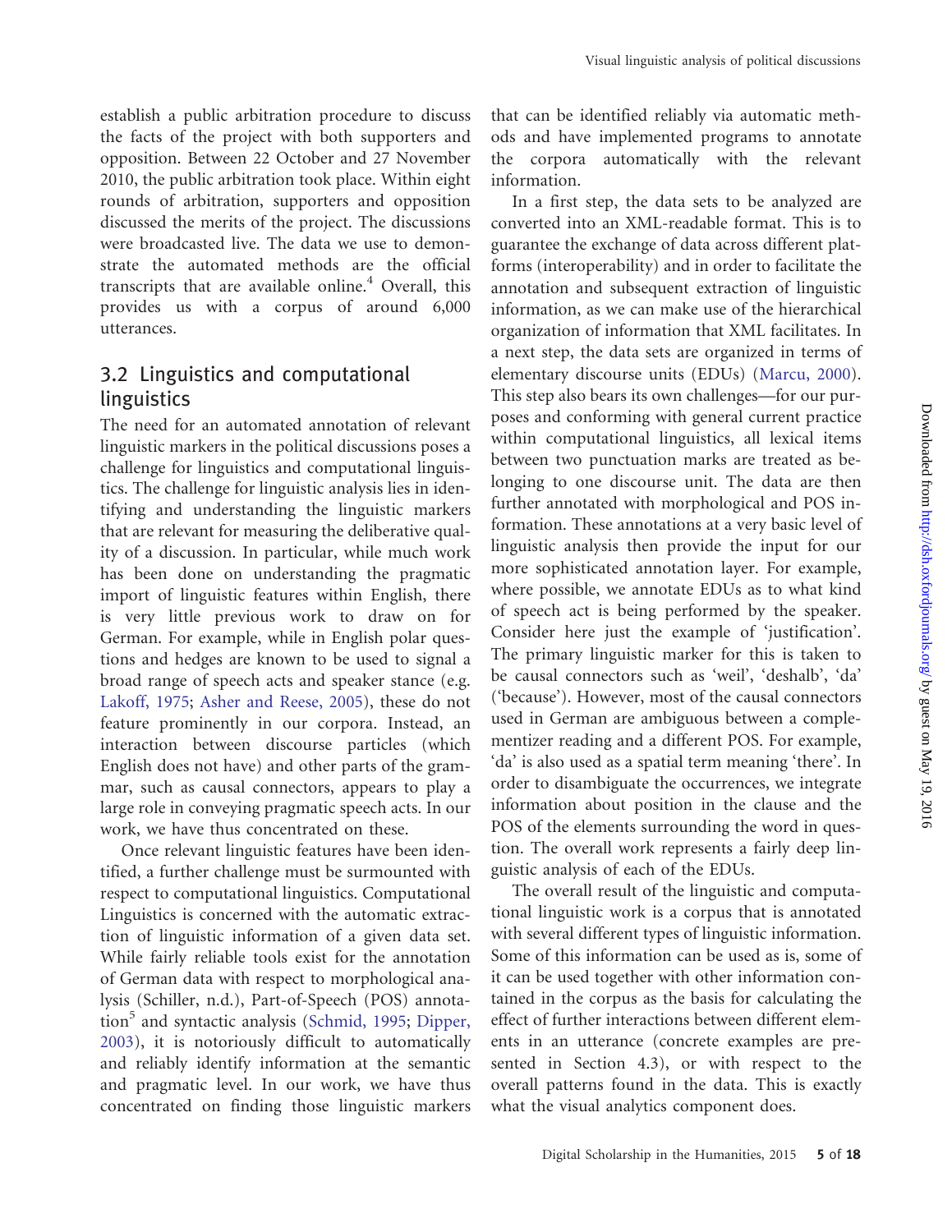## 3.3 Visual analytics

Visual Analytics has been defined as 'the science of analytical reasoning facilitated by interactive visual interfaces' ([Thomas and Cook, 2006](#page-17-0)). Within the field of digital humanities, the approaches of distant reading ([Moretti, 2013](#page-16-0)) and algorithm criticism ([Ramsay, 2003,](#page-16-0) [Ramsay, 2011\)](#page-16-0) share fundamental principles with Visual Analytics. In contrast to the longer-standing field of Information Visualization, where data (typically numerical data) are directly transformed into visualizations, Visual Analytics involves automated algorithmic analyses of the data before and after visualization. This procedure is described by the Visual Analytics Mantra 'Analyse First—Show the Important—Zoom, Filter and Analyse Further—Details on Demand' [\(Keim](#page-16-0) et al.[, 2008\)](#page-16-0). It has been shown that Visual Analytics approaches can be very beneficial to the analysis of language and linguistic data. First, statistical and algorithmic analyses are performed on text data and then suitable visual representations are designed to show the outcomes of the analyses. Illustrative examples are visualizations of vowel harmonic constraints within languages ([Mayer](#page-16-0) et al., 2010), crosslinguistic comparisons of linguistic features ([Rohrdantz](#page-16-0) et al., 2012), or approaches for tracking semantic change ([Rohrdantz](#page-16-0) et al., 2011).

Only few approaches exist that closely relate to our goals and tasks. First, for the analysis of conversation content, Angus et al[. \(2012a](#page-15-0),[b\)](#page-15-0) suggest Conceptual Recurrence Plots. All utterances of a multiparty conversation are displayed as rectangles along the diagonal of a triangle. The rectangles within the triangle indicate for each pair of utterances how much they relate in content. Different patterns within the triangle indicate different kinds of concept recurrence, e.g. utterances that summarize the content of several previous utterances.

Second, Nguyen et al[. \(2013\)](#page-16-0) introduce Argviz, a visualization system of the topical structure of multiparty conversations based on topic modeling. A strength of the system is that topic shifts can be spotted in topic columns, which are coordinated with further standard views on the discourse. Their topic modeling strategy, however, requires a whole corpus of related multiparty conversations in order to be trained. Topics and text content are not

6 of 18 Digital Scholarship in the Humanities, 2015

contained in one single display, but distributed over coordinated views.

Both approaches help in obtaining insight into the topical structure of conversation. Our goal is to go beyond that and incorporate further characteristics that are of relevance for measuring deliberation into our analyses. We therefore adapt and extend established visualization technologies and introduce novel approaches in order to enable an interactive exploration of deliberative communication.

# 4 Quantifying deliberative quality

In this section, we will demonstrate how deliberative quality can be measured automatically using linguistically informed visual analyses. For each of the four pillars, we have identified as being significant for the measurement—Participation, Respect, Argumentation and Justification, Persuasiveness we will first briefly introduce the assumed causal link to deliberation before the applied method and some examples are presented.

## 4.1 Role and structure of participation

One of the basic characteristics of deliberative communication is equality in participation. Within a deliberative discourse, each proponent should be treated equally, i.e. equality exhibits deliberation if all stakeholders are heard. Conversely, if some stakeholders manage to achieve conversational hegemony, this indicates inequality in participation and, consequently, no deliberative communication (e.g. [Habermas, 1984](#page-16-0); [Steenbergen](#page-17-0) et al., 2003; [Edwards](#page-15-0) et al.[, 2008\)](#page-15-0).

A simple way of assessing participation is to calculate the share of each individual in a multiparty conversation. The amount of turns and the turn lengths can be measured—for a high deliberative quality, these should be equally distributed among the participants. Beyond numbers indicating an equal or unequal participation with respect to a whole conversation, it is further interesting to inspect the course of the conversation more closely. Do individuals only participate in certain phases of the conversation? How does the turn taking evolve? Do certain persons tend to respond to certain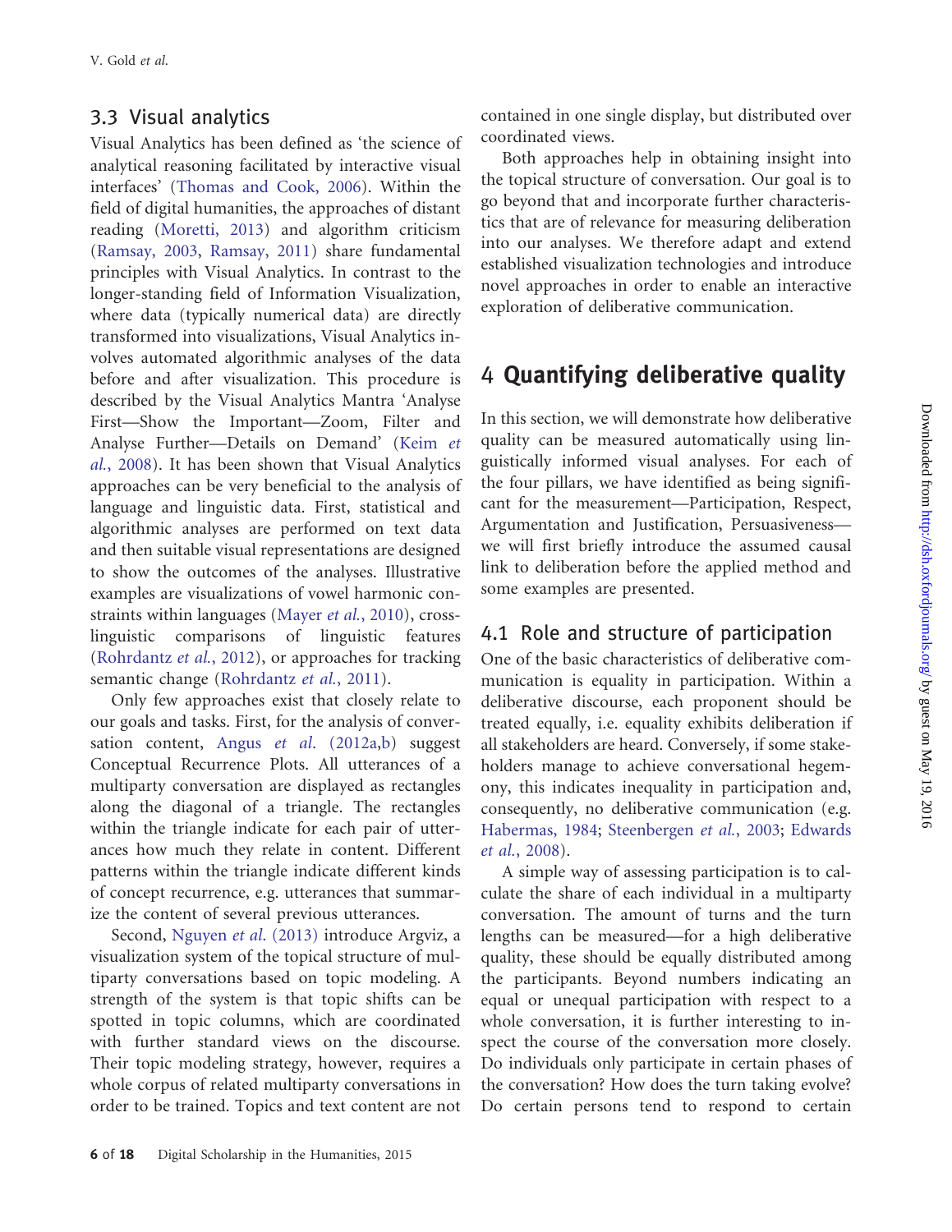<span id="page-6-0"></span>

Fig. 1 Visualization demonstrating the topic distribution and basic statistics for each participant in the S21 arbitration. The saturation in the left matrix indicates the relative frequency of the topics as automatically learned using Mallet [\(McCallum, 2002](#page-16-0)). The bar chart at the right side of the figure indicates the amount of turns (length of the bar) as well as the average turn length from short (blue) to long (red). The figure is sorted for the participants' position toward the S21 project and additionally for the amount of turns.

others? Are there sections with dialog structure within a multilog, i.e. a dialog with more than two participants? This is something that cannot be easily grasped by merely computing numbers, and it can therefore profit from the strengths of visualization. In some cases, visualizations may also reveal unexpected or unknown conversational patterns at a glance.

The topical structure of a discourse is also relevant when investigating participation. It may be the case that the participants of a multilog have an equal share in terms of turn numbers and speaking time, but that their contributions are distributed over quite different topics. We are also interested in cases where each participant perhaps tries to push their own topics of interest and does not respond to topics raised by others. Instances of such a development in a multilog indicate a lower deliberative quality, as all topics should be treated equally.

 $[2462, 23]$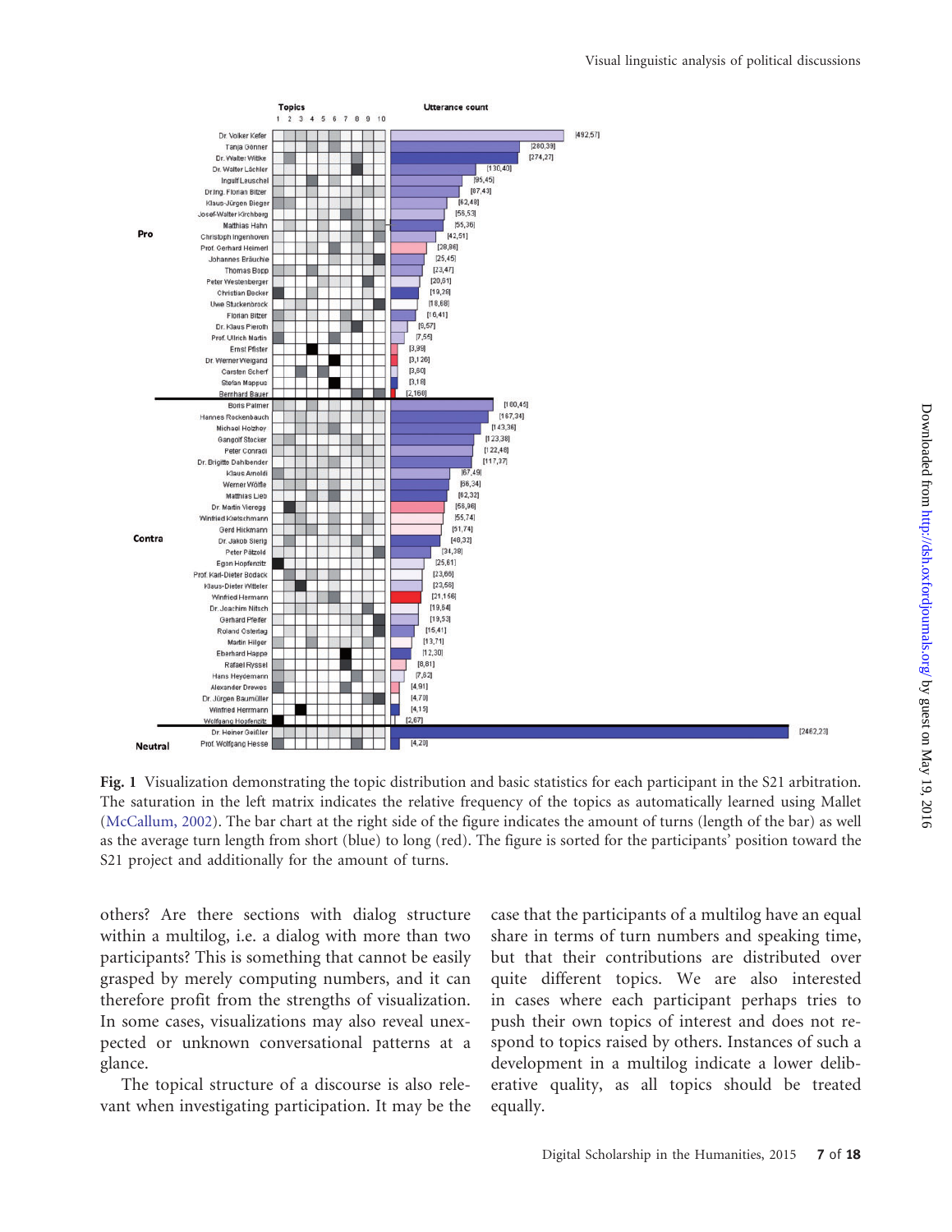<span id="page-7-0"></span>

Fig. 2 Speaker participation in 1 day of the S21 arbitration. On the left side, each turn is represented as a gray text block. The height of the text block corresponds to the number of sentences contained in the turn, and the width corresponds to the length of the longest sentence of the turn. The left part of the figure shows that there are sections with larger blocks which typically indicate presentations (=long turn). There are also sections of short turns indicating lively discussions or crosstalk. The right part of the figure shows the same situation with different colorings and different indentations for the speakers, i.e. one column and color represent one specific speaker. Besides granting an informative structural overview, different patterns can be readily spotted, e.g. segments of dialog, presentations, and discussion.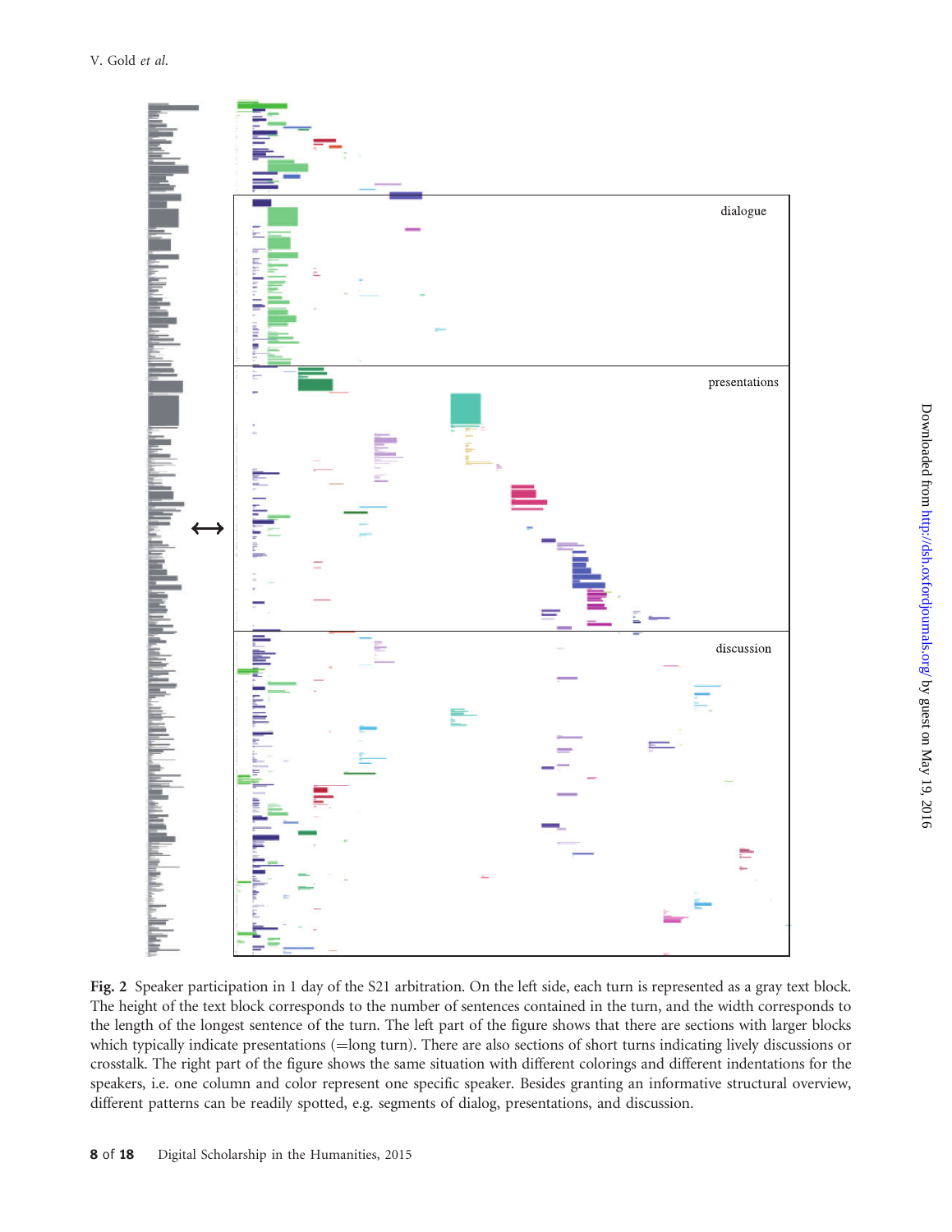How the topical preferences and the participation of different speakers go together is something that again is best to be analyzed using visualizations. For example, visualizations can show who participated to which extent in the elaboration of which topic. This may be analyzed aggregating proportions over the whole discourse. Not only topic proportions of individuals but also topic proportions of opposing camps are of interest, for example the sets of participants in favor and against the construction of the S21 train station. This can be achieved generating views with a matrix or table structure. For instance, in [Fig. 1,](#page-6-0) the topic distribution as well as some basic statistics are shown. The visualization allows to determine—within each row—which topics the participants contributed the most to and—within each column—whether there are topics that are discussed by many participants or whether there are specific topics that are only mentioned by single participants. In particular, the participants that are on top of each category contribute mostly to all topics, the participants on the bottom only to single topics. In combination with the colored bar chart at the right side of the figure, our approach gives an overview over the amount of thematic equality in participation.

Going beyond aggregated views, representing the participation structure together with the topical structure over the course of a multiparty conversation is an even more interesting challenge for visualization research. In order to address this challenge, we have come up with several options.

First, [Fig. 2](#page-7-0) introduces a novel visualization, showing how turn lengths and speaker participation develop over the course of 1 day of the S21 arbitration. The rationale for this figure is to demonstrate patterns over the course of a discourse and to identify various types of communication. For instance, in [Fig. 2](#page-7-0), a segment of intense dialog between the arbitrator Heiner Geißler and the representative of the German railway company, Volker Kefer, can be identified. In the subsequent segment, various blocks can be seen indicating long monologs (i.e. presentations) by external experts. Finally, after the presentations were given, the floor was opened for discussion.

Second, we automatically identify sections of the discourse where one topic is highly dominant and then label these sections in order to represent them visually. The label of a topic section contains up to five words, which correspond to the most frequent words belonging to the topic within the given section. [Fig. 3](#page-9-0) shows the statistically most significant topic sections of the complete S21 discourse. In a next step, the views of [Figs 2](#page-7-0) and [3](#page-9-0) can be integrated in order to show how topics and speakers are connected (cf. Gold et al.[, 2015\)](#page-15-0). [Fig. 4](#page-10-0) provides an example. Again, the strategy is to let the computer automatically detect, structure, and display characteristics of the discourse in order to support the analysis process of the researcher.

#### 4.2 Respect

Mutual respect in terms of reciprocity is seen as a prerequisite of deliberative communication (e.g. [Gutmann and Thompson, 1996](#page-16-0); [Fishkin and](#page-15-0) [Luskin, 2005;](#page-15-0) [Gastil and Black, 2008](#page-15-0)). Reciprocity requires both speakers and listeners to treat one another with respect and equal concern—no matter how intensive or emotional the debate is. This includes listening to and respecting each other's arguments even though they may be inconsistent with one's own beliefs and interests. A number of linguistic markers can indicate (dis)respect and/or (im)politeness. The challenge lies in being able to identify these consistently via automatic means. For example, rhetorical questions containing focus particles such as 'even' as in 'Have you ever even done a real cost calculation?' signal that speaker seriously doubts the overall competence of the addressee in a manner that is disrespectful to the addressee (e.g. [Guerzoni, 2004](#page-15-0)). However, it appears that at least with respect to Twitter data, it is nontrivial to extract this kind of information reliably by automatic means ([Zymla, 2014\)](#page-17-0). At this stage of our work, we have thus decided to first focus on easily detectable features such as patterns of interruptions. However, it is challenging to differentiate between (disrespectful) interruptions and regular (deliberative) crosstalk. We have found that some of the relevant features for the identification of these different types are the length of utterances, the distribution of utterances, and the degree of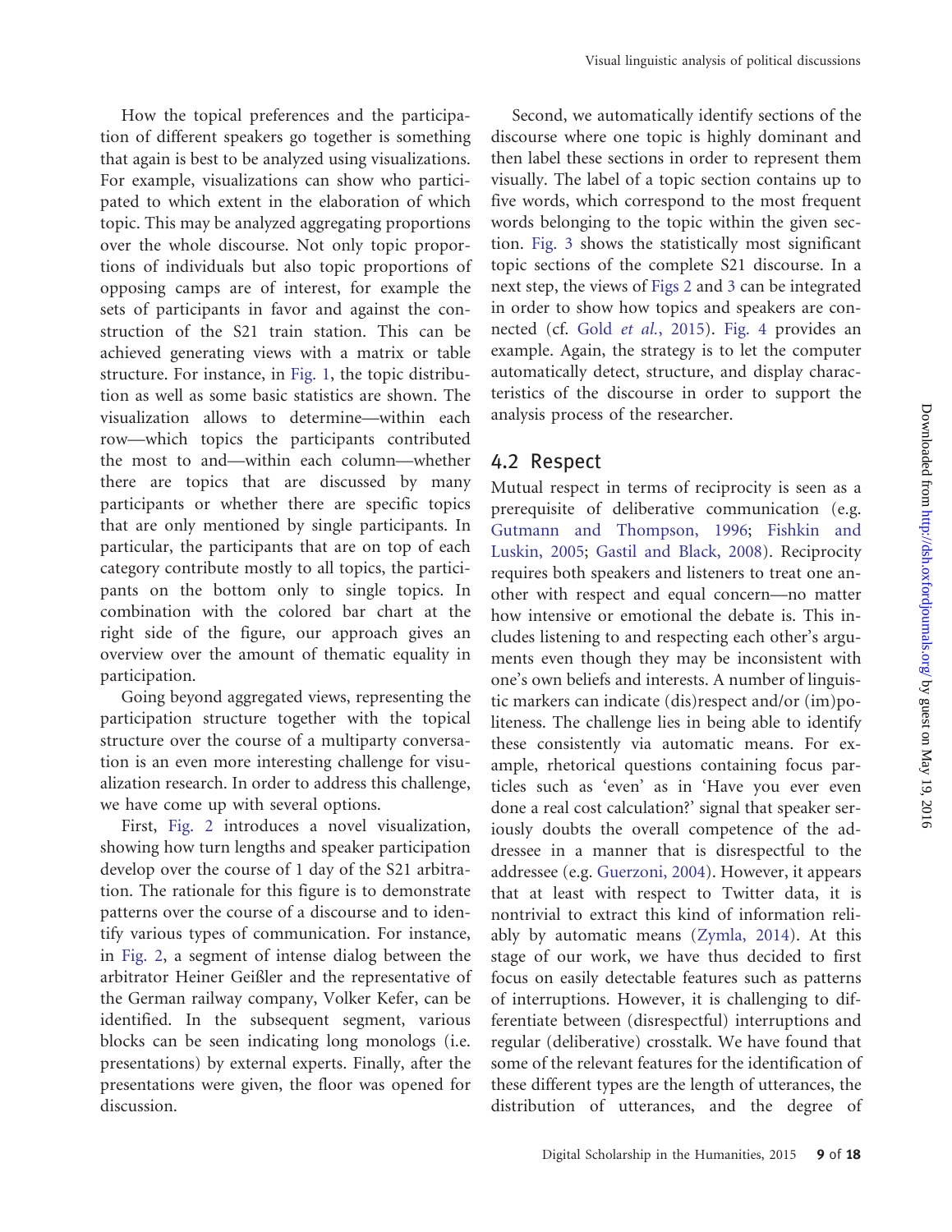<span id="page-9-0"></span>

Fig. 3 Result of an automated analysis of the entire S21 arbitration. Topics are trained inserting the set of all turns into the standard topic modeling provided by Mallet [\(McCallum, 2002](#page-16-0)). After that, our algorithm identifies sections of the mediation where individual topics cluster heavily. In another step, the most frequent words used within a topic cluster are extracted and provided as labels to the left of the blocks representing topic clusters. As can be seen, at the beginning of the arbitration, there are fewer significant topic clusters, mostly related to the capacity of S21, environmental and security issues. Toward the end of the arbitration, a longer discussion with clearer topical focus evolved. The high costs of the project, which are the main issue, become more prominent, indicated by terms like Milliarden 'billions', Kostenkalkulation 'cost accounting', Euro, Risikopuffer 'risk buffer', Millionen 'millions', Preissteigerung 'price hike', Preise 'prices', Finanzierung 'funding', Geld 'money', or Kosten 'costs'.

recurrence (i.e. the degree of similarity between the utterance and the previous utterances, see [Angus](#page-15-0) et al[. \(2012a](#page-15-0),[b\)](#page-15-0)).

To determine the effects of interruptions, we have developed a visual framework that mainly works with the length of utterances. Based on these lengths and the different colors for speakers, sections with interruptions can be identified. For instance, in [Fig. 5,](#page-11-0) the lime green speaker Ms Gönner, who is in favor of the project interrupts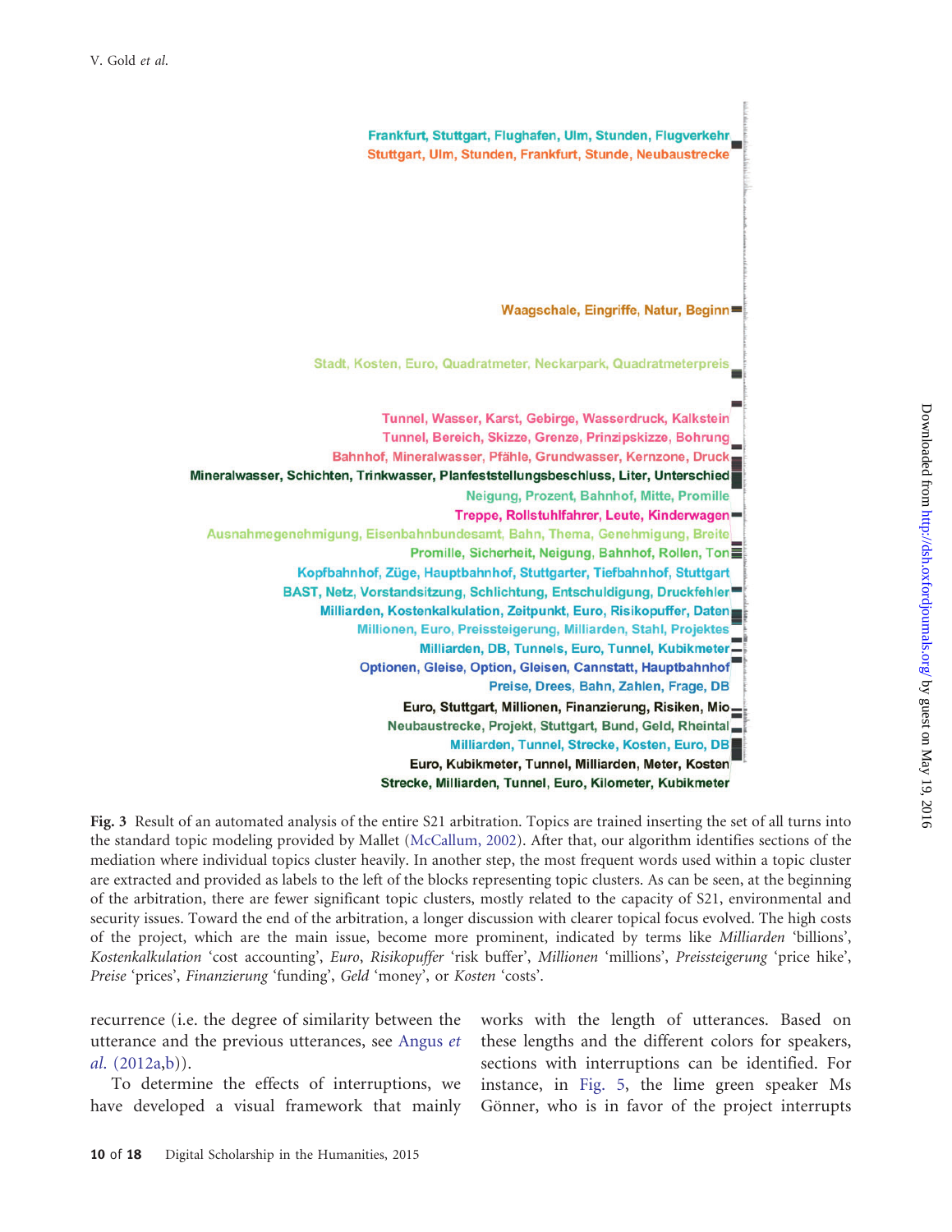<span id="page-10-0"></span>

Fig. 4 More detailed view on highlighted part from [Fig. 2](#page-7-0). Both the turn structure (to the right) and the content structure (to the left) have been integrated into one view. In contrast to [Fig. 3](#page-9-0), the algorithm in this case has not searched for sections with topic clusters, but for sections with word clusters, which is another option of our method. During the dialog of Heiner Geißler (dark blue) and Volker Kefer (light green), the word Kostenkalkulation 'cost calculation' clusters highly significantly indicating that this is the main subject of their dialog section.

her opponent, the orange speaker Mr Holzhey even though the arbitrator Heiner Geißler has given Mr Holzhey the floor. As can be seen in the right panel, Mr Holzhey is irritated by this behavior and seeks to regain his turn: 'Moment Moment!' ('Wait a minute wait a minute!'); 'Ganz ruhig ganz ruhig!' ('Be calm be calm!'). Moreover, the green and gray participants also rise to speak out of turn. In the former case, Ms Gönner is interrupted by the green participant who demands an answer to his question (...*ich hätte darauf gerne* eine Antwort 'I would like an answer to that'). However, Ms Gönner does not give up her turn and simply continues with her argument. In our interpretation, this is a show of speaker strength; however, the fact that an interruption was attempted is valued as a mark of low deliberative quality.

#### 4.3 Argumentation and justification

At its core, deliberation requires sustained and appropriate modes of argumentation (e.g. [Stromer-](#page-17-0)[Galley, 2007](#page-17-0); [Gastil and Black, 2008](#page-15-0); [Thompson,](#page-17-0) [2008\)](#page-17-0). For one, arguments should be properly justified. For another, arguments should make reference to a common set of principles—indeed, it is more likely that an argument be successful if the speaker can appeal to a commonly agreed upon set of values or a commonly agreed upon understanding of the world [\(Habermas, 1984](#page-16-0)). Two of the linguistic features relevant for the determination of these aspects of deliberation are presented in this section: (1) causal connectors that support the position of the speaker, as opinions are not only stated, but are justified as well; and (2) discourse particles which provide information about speaker stance/attitude and/or which trigger conventional implicatures as to what common knowledge about the world should be assumed (common ground) and to which degree.

Causal connectors in German can be divided into two classes: 'markers of reason' introduce the cause of an effect, while 'markers of conclusion/result' introduce a clause describing the effect of previously stated cause. Both markers relate two parts of a sentence or several sentences: one part contains the reason for a specific statement and the other part contains the result. The following two sentences demonstrate this relationship, where (1) states a result followed by a reason ('weil'), and (2) states a reason, followed by a result ('daher') (for previous computational work on these, see e.g. [Dipper and](#page-15-0) [Stede 2006;](#page-15-0) [Schneider and Stede, 2012\)](#page-17-0).

#### (1)

ist grün, weil Ihm schlecht ist he.nom be.3.Sg green because he.dat feel.sick be.3.Sg 'He is green, because he feels sick'.

#### (2)

ihm ist schlecht daher ist er grün he.dat be.3.Sg feel.sick that.is.why be.3.Sg he.nom green 'He is feeling sick, that's why he is green'.

There are several challenges in the automatic analysis of these relations. As already mentioned in Section 3.2, some of the connectors are ambiguous and need to be disambiguated via the application of a rule-based system containing deep linguistic knowledge. A second challenge is the determination of scope: the reason/result relation can scope over several discourse units (EDUs) or even sentences and are thus not limited to the EDU containing the causal connector. In order to determine the scope (and to annotate the EDUs accordingly),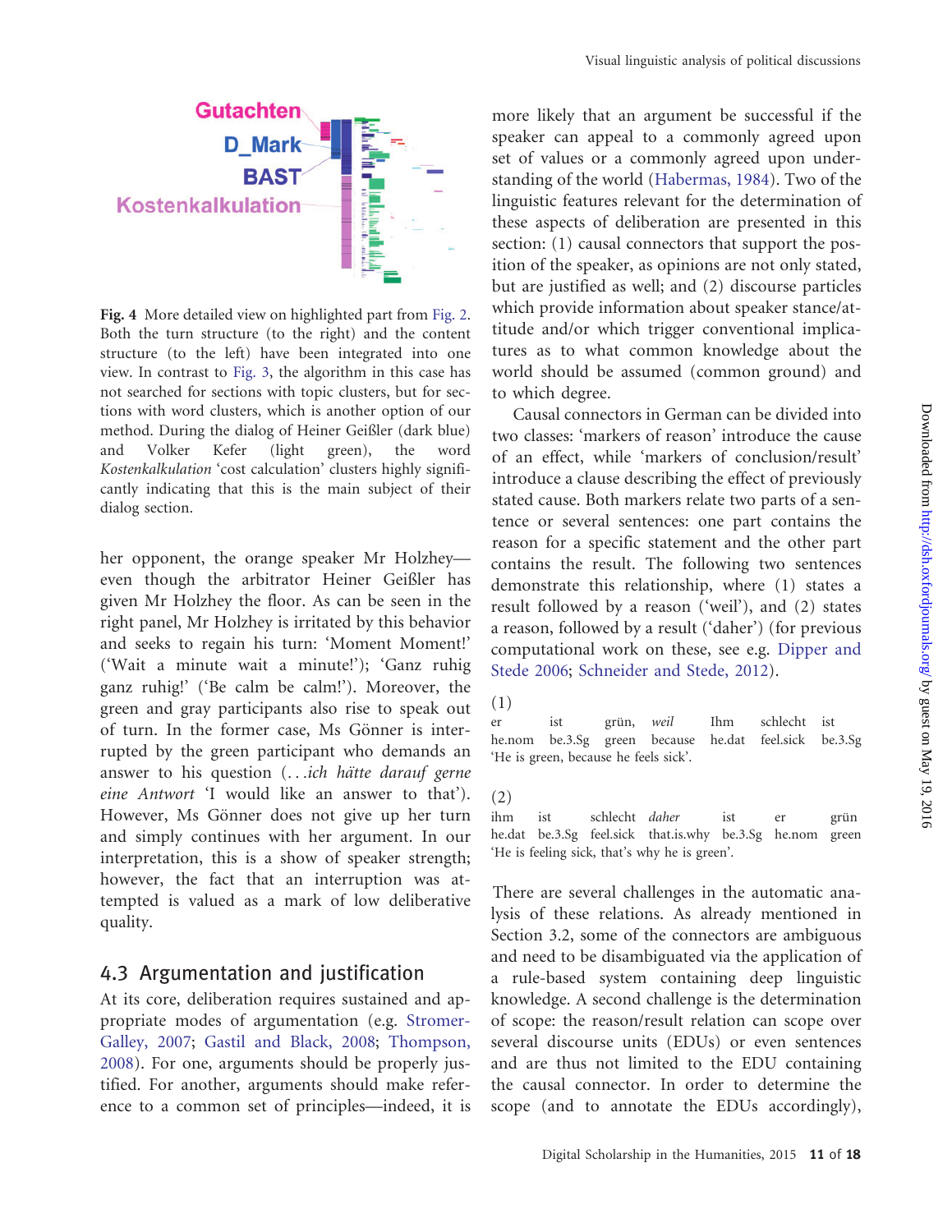<span id="page-11-0"></span>

Fig. 5 Visual framework to identify sections of interruptions. Each colored row in the three panels belongs to one participant. The left panel provides an overview of the complete S21 arbitration. In order to allow a more refined overview, the visual framework provides zooming functionality. This is demon-Fig. 5 Visual framework to identify sections of interruptions. Each colored row in the three panels belongs to one participant. The left panel provides an overview of the complete S21 arbitration. In order to allow a more refined overview, the visual framework provides zooming functionality. This is demonstrated in the middle and right panel. strated in the middle and right panel.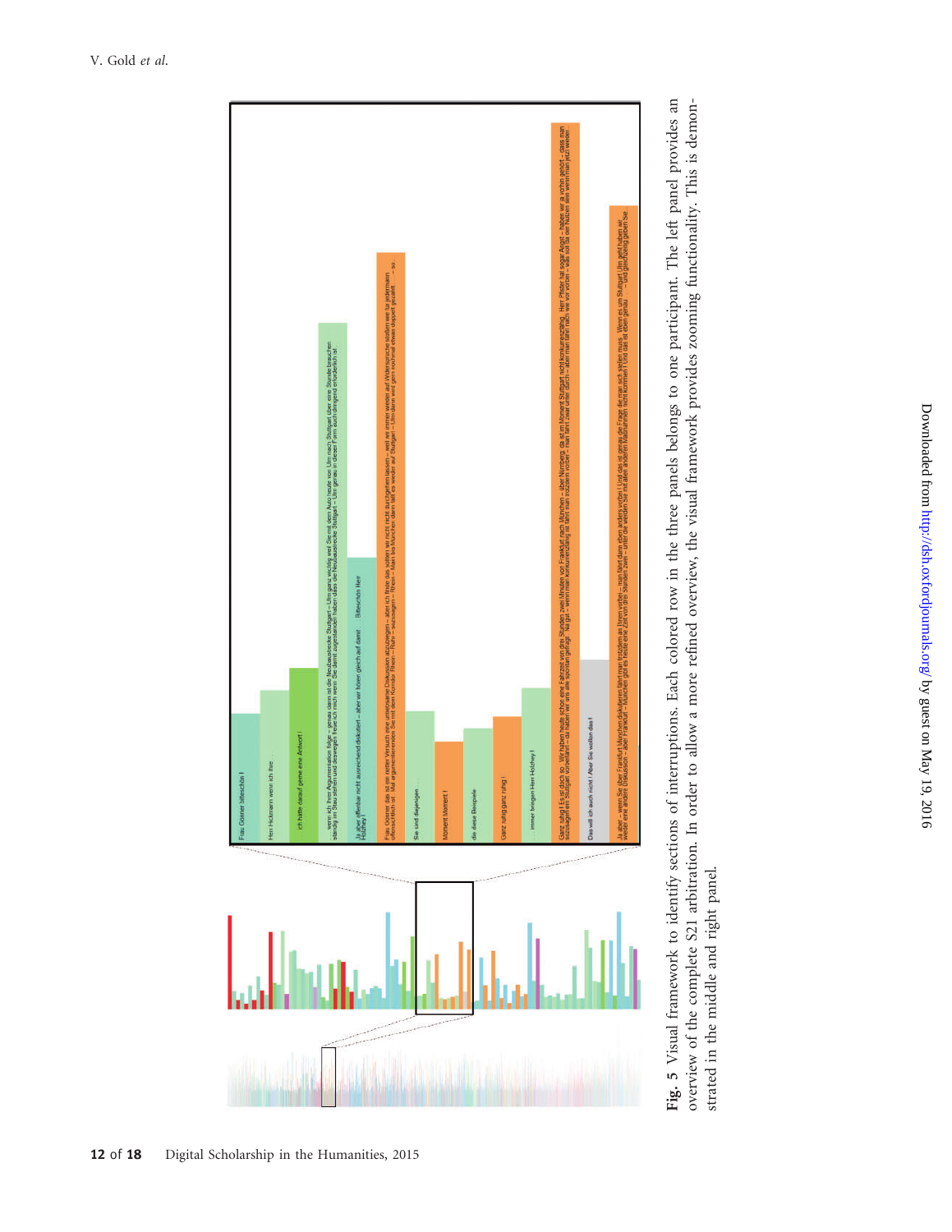further deep linguistic knowledge about the cues that delimit or license the relation is needed. An example of the type of algorithm used in our rulebased system for the automatic annotation of causal relations is given in (3).

(3)

IF result connector not in first EDU of sentence AND result connector not preceded by other connector within same sentence THEN

ELSIF result connector in first EDU of sentence THEN mark every EDU in previous sentence with reason UNLESS

encountering another connector.

Starting from a (disambiguated) causal connector encoded in the text, rules of the type in (3) are used to annotate the preceding and following discourse units to indicate the speaker's use of justification. An evaluation of our rule-based system with respect to a manually annotated gold standard has yielded precision, recall, and f-score values of 0.84 (Bögel et al.[, 2014](#page-15-0)). An error analysis showed that the system can be improved further in future work. However, the present results are already of a high enough quality so that we can include this fundamentally important feature as part of the measurement of deliberative quality.

Another relevant feature is the expression of common ground. In German, one of the very frequently encountered strategies for expressing whether a speaker considers information to be in the common ground (or whether they would like to have it be assumed as being in the common ground) is the use of discourse particles. German has an inventory of several different discourse particles, many of which are currently the subject of active linguistic research (see [Zimmermann, 2011](#page-17-0) for a recent overview). For example, by using the modal particle 'ja', the speaker indicates that they assume that a given statement/proposition is already known to the addressee or is general knowledge; i.e. speaker and addressee share a common ground, and the speaker expects that the addressee will not contradict the statement [\(Karagjosova, 2004;](#page-16-0) [Zim](#page-17-0)[mermann, 2011\)](#page-17-0). An example is given in (4).

First brother to second brother:

| Morgen                                 | wird | Mama | ia     | siebzig |  |
|----------------------------------------|------|------|--------|---------|--|
| tomorrow be.3.Sg                       |      | mum  | indeed | seventy |  |
| 'Tomorrow mum turns 70 (as you know)'. |      |      |        |         |  |

Rhetorically, this strategy can be used to put the addressee at a disadvantage—if the addressee does not want to acknowledge information as being commonly agreed upon knowledge (common ground), then they have to explicitly reject it, something that is difficult to do since the speaker conveyed their assumption only indirectly via a conventional implicature [\(Potts, 2005](#page-16-0)) in the first place.

A slightly different pragmatic import about the mutual common ground that is assumed is conveyed by doch 'indeed'. In this case, the speaker assumes that the knowledge conveyed in utterance is already in principle also known by the addressee, but that it is not at present activated in the common ground. The use of 'doch' is thus a signal that the speaker wishes to reactivate information that is assumed to already be in the common ground. Other particles like wohl 'apparently' signal speaker attitude toward a given proposition—the use of 'wohl' conveys a weak commitment to the proposition uttered. In contrast, as a discourse particle halt 'stop/well' is used to indicate that the speaker considers the topic talked about to contain an immutable (world) constraint and also to express a certain degree of resignation in the face of how the world is (and cannot be changed). A study of these discourse particles showed that 'halt', 'doch', and 'ja' occur frequently in the S21 arbitration, whereas 'wohl' occurs only rarely [Janka \(2014\).](#page-16-0) The particles can be used in interaction with one another and also in interaction with causal connectors. An example from the S21 arbitration is shown in (5).

This example also illustrates that while causal connectors and modal particles each separately already serve as indicators for the determination of deliberation, their interaction is also significant. Thus, a justification that also includes a particle representing an immutable constraint ('halt' in (5)) indicates that the speaker considers this justification to be irrevocable; i.e. the speaker has made a point that they are not expecting to be contradicted.

mark every EDU from sentence beginning to current EDU with reason.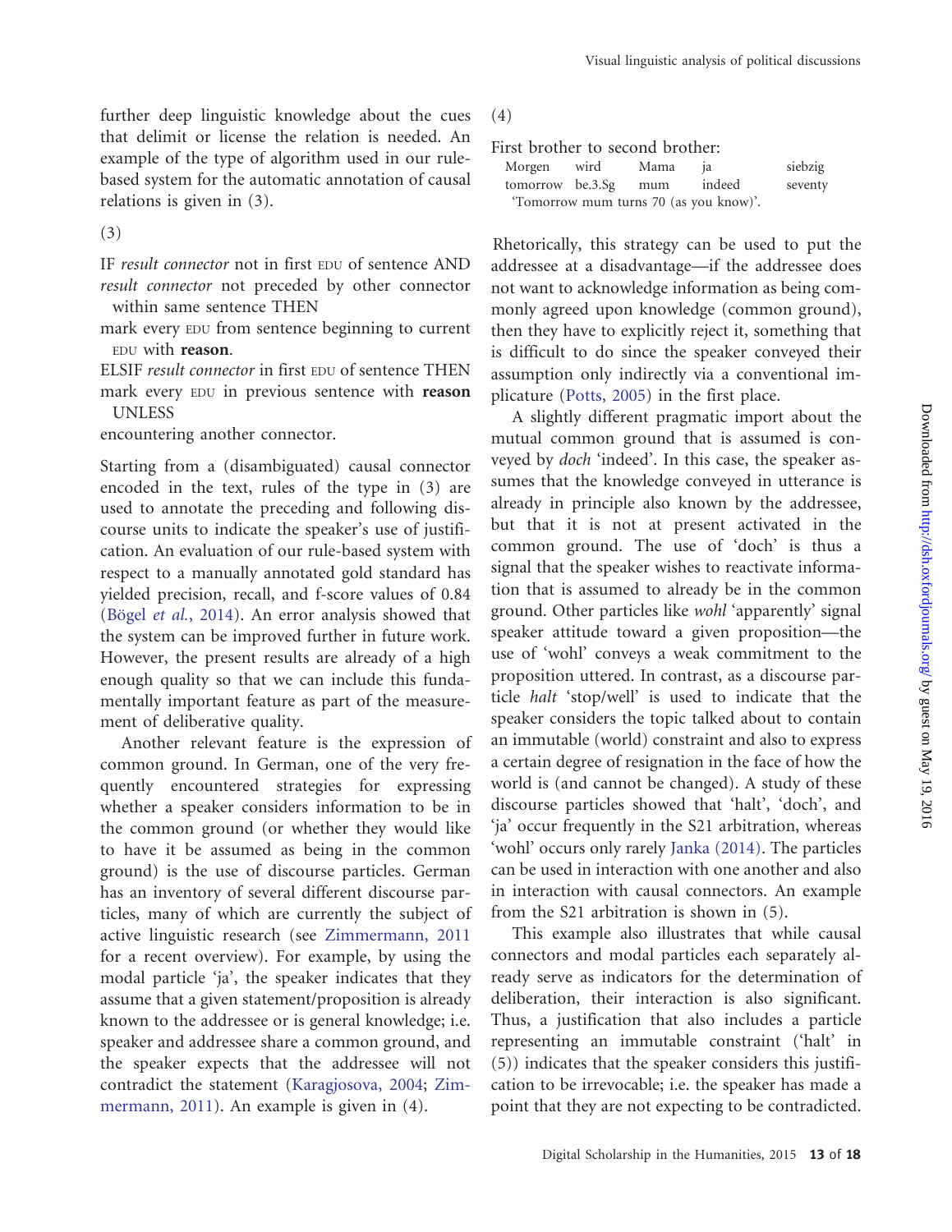<span id="page-13-0"></span>

Fig. 6 Use of justification, immutable constraints, and common ground assumptions by some of the speakers of the S21 mediation process, normalized according to the number of words each speaker uttered during the process. The number indicates the absolute value of the discourse units.

In (5), the speaker (Heiner Geissler) states that most cars are present in a certain area. By using 'halt' in this context, he conveys that this point is absolutely true and does not need to be discussed any further.

(5)

... weil halt da Die meisten Autos unterwegs sind ... as HALT there Art most car.Pl underway be.3.Pl '... because most cars are underway in this area'.

(Heiner Geissler, S21, 4 November 2010)

Note that like the causal connectors, discourse particles also tend to be highly ambiguous; e.g. 'halt' also means 'stop' and 'ja' is also the word for 'yes'. In order to achieve a successful identification of the discourse particles, a deep linguistic analysis is again necessary.

Fig. 6 shows a visual analysis based on the linguistic annotation with respect to causal connectors, discourse particles, and their interaction. The pragmatic import of these linguistic features is registered as 'justification', 'common ground', and 'immutable constraint'. The figure shows which speakers justify their arguments with which frequency and whether they use discourse particles to convey that they consider certain information to be part of commonly agreed on knowledge (common ground) or to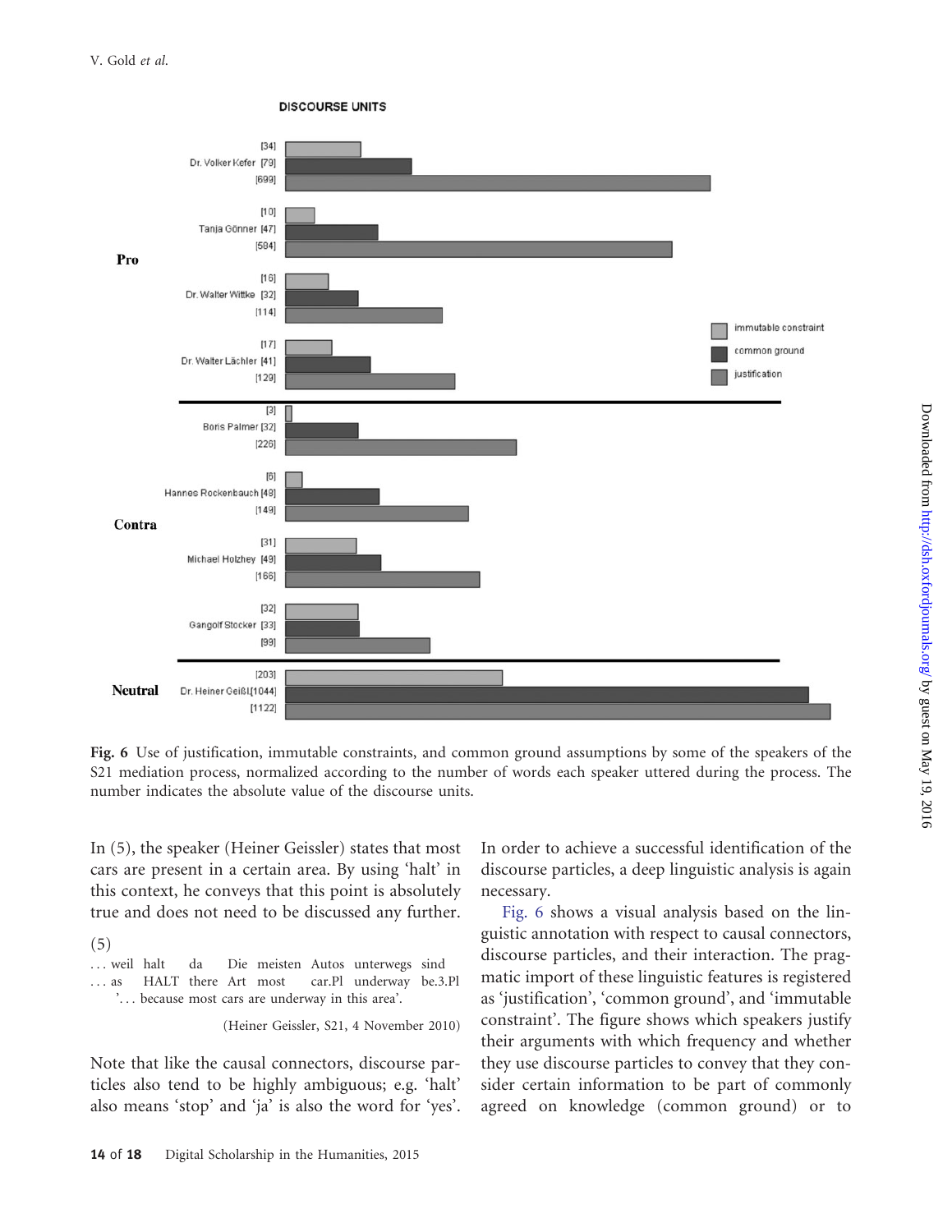convey that they consider certain aspects to be hard, unchangeable facts (immutable constraints) about the world that cannot be discussed further and that thus make a solid point.

The speakers depicted in [Fig. 6](#page-13-0) are among the ones which spoke the most during the S21 arbitration. We have represented four speakers of the pro group and four speakers of the contra group. The bottom part of the figure shows an analysis of the arbitrator, Heiner Geissler. The visual analysis very clearly shows that Heiner Geissler makes the most use of common ground particles. A possible interpretation of the data is that Geissler's overall goal was to create a common ground for the two opposite groups—an attempt that is expected from a neutral arbitrator. He also brought in the most justifications and pointed out immutable facts about the world more than others. Again, these are strategies that are expected from an arbitrator who is trying to reach a consensus on the arguments that are exchanged.

Looking at the speakers in the pro versus contra groups, the visual analysis shows that the two top representatives of the pro group (Kefer and Gönner) use significantly more justification patterns than the other speakers. As the S21 mediation process was the result of an offensive against the pro S21 group, we can speculate that these representatives needed to justify their positions and decisions more during the arbitration.

#### 4.4 Persuasiveness

Deliberation is a process whose aim is to exchange arguments and to find a common strategy. However, the process of political deliberation does not necessarily result in an agreement. From a theoretical perspective, deliberation has taken place if all the stakeholders have expressed their intention of coming to an agreement (even if none is reached) (e.g. [Gastil, 2006](#page-15-0); Mannarini and Talò, 2013). However, due to real-world pressures and the necessity that the problem at stake needs to be resolved, most deliberations do end in an agreement. Hence, the deliberative quality of a discourse can also be measured in terms of the degree of persuasiveness, i.e. who convinced whom and how/why.

With regard to our experimental simulationgaming experiments, we can evaluate information about persuasiveness since the experimental subjects had to note down their preferences after the discussion. For real-world conversations, analyzing who convinced whom is a more complex task since most agreements are based on a compromise between the contesting parties. This renders an analysis of the overall degree of persuasiveness difficult. Hence, we propose a procedural measure for persuasiveness.

Based on Holzinger and Landwehr [\(Holzinger,](#page-16-0) [2001,](#page-16-0) [2004;](#page-16-0) [Landwehr and Holzinger, 2010\)](#page-16-0), we propose to measure the deliberative intentions of the stakeholders based on the types of speech acts expressed by performative verbs (e.g. 'accept', 'threaten') and the information conveyed by epistemic or attitude verbs (e.g. 'believe, think, assume' versus 'know') about speaker stance. The idea is that this approach will reveal sequences within the discourse that are characterized by either extensive bargaining or intensive argumentation. Moreover, if these sequences are linked to specific topics, it will be possible to identify the argumentative quality of specific topics and to discern instances of persuasion within the discourse.

## 5 Summary and future work

This article presents work from an interdisciplinary research effort involving political science, linguistics, and visual analytics. The overall goal of our research is to find reliable indicators for the deliberative quality of a discussion. Our strategy is to identify linguistic markers that pertain to a political scienceoriented analysis of deliberation and that can be identified automatically via computational linguistic methods. This computational linguistic component is rule based and draws on deep linguistic knowledge. Its outputs are automatically annotated corpora with relevant linguistic information. These corpora are used as the basis for the visual analytics component, which incorporates shallow NLP methods and other sophisticated statistical analyses of various features of the discussions. We provide examples of visualizations with respect to the S21 arbitration process and demonstrate that our methods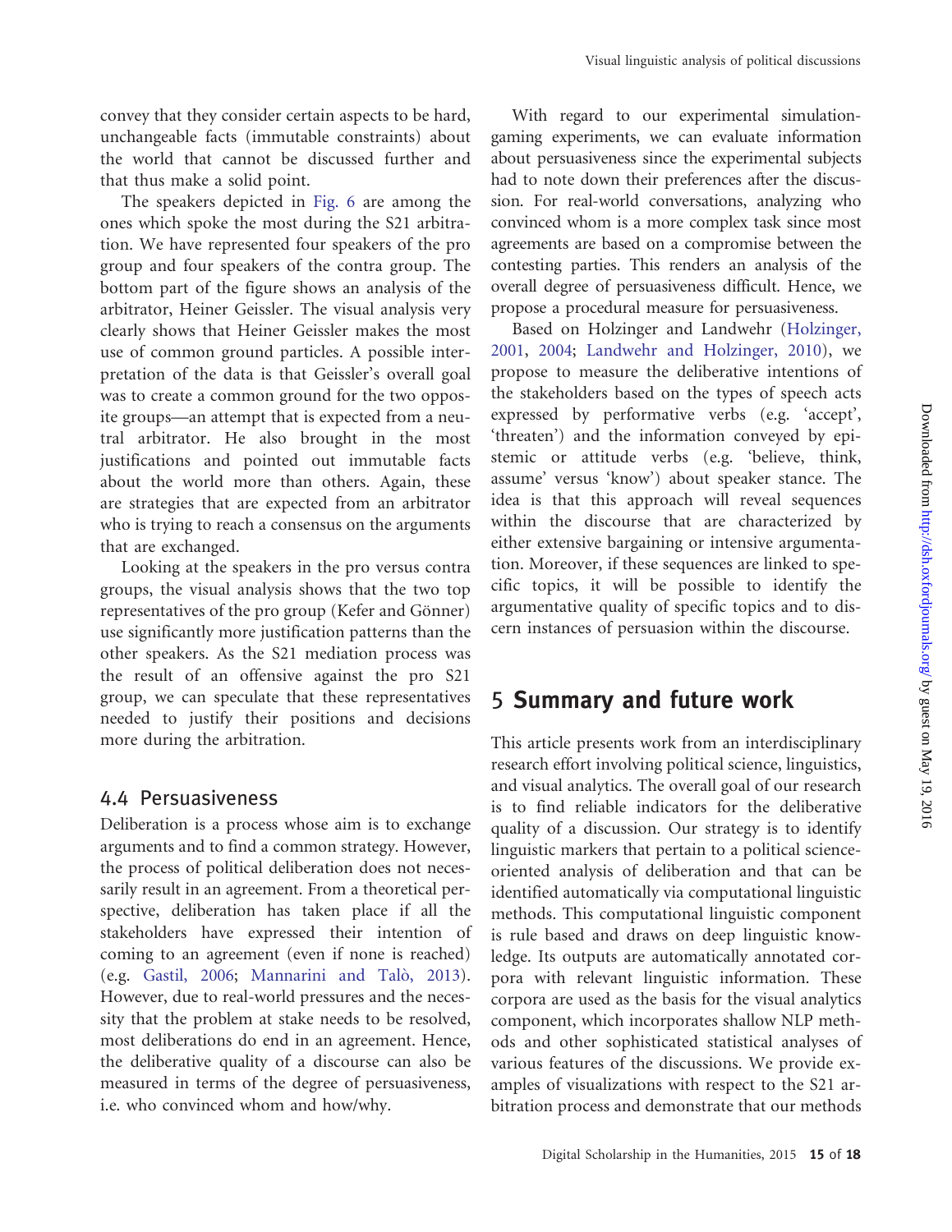<span id="page-15-0"></span>yield information that can ultimately be used to judge the deliberative quality of a discussion via the visual integration of very different types of information.

In the future of this research project, several steps are necessary in order to automate and refine the measures for deliberative communication. First, more features for quantifying the deliberative degree of communication need to be extracted and evaluated. For instance, similar to the deep linguistic analysis of Argumentation and Justification, we intent to apply some automated procedures also to reveal patterns of persuasiveness. Second, to achieve a single automated measure for the degree of deliberation, a combination of the four deliberative dimensions is required. An evaluation will be conducted to determine the validity of the automated measure. Overall, the combination of automated measures and visual analytics proves to not only be conducive to measuring the deliberative quality of communication but also to understanding the relevant features leading to deliberative decision-making.

## References

- Angus, D., Smith, A. E., and Wiles, J. (2012a). Conceptual recurrence plots: Revealing patterns in human discourse. IEEE Transactions on Visualization and Computer Graphics, 18(6): 988–97.
- Angus, D., Smith, A. E., and Wiles, J. (2012b). Human communication as coupled time series: Quantifying multi-participant recurrence. IEEE Transactions on Audio, Speech & Language Processing 20(6): 1795–807.
- Asher, N. and Reese, B. (2005). Negative Bias in Polar Questions. In Maier, E. Bary, C., and Huitink, J. (eds.), Proceedings of Sinn and Bedeutung (SuB) 9, Nijmegen: Nijmegen Centre of Semantics (NCS), pp. 30–43.
- Black, L. W., Burkhalter, S., Gastil, J., and Stromer-Galley, J. (2010). Chapter 17: Methods for analyzing and measuring group deliberation. In Bucy, E. P. and Holbert, R. L. (eds), Sourcebook of Political Communication Research: Methods, Measures, and Analytic Techniques. New York: Routledge, pp. 323–45.
- Blessing, A., Sonntag, J., Kliche, F., Heid, U., Kuhn, J., and Stede, M. (2013). Towards a Tool for Interactive Concept Building for Large Scale Analysis in the Humanities. Proceedings of the 7th Workshop on

Language Technology for Cultural Heritage, Social Sciences, and Humanities. Association for Computational Linguistics (ACL), Sofia, Bulgaria, pp. 55–64.

- Bögel, T., Hautli-Janisz, A., Sulger, S., and Butt, M. (2014). Automatic Detection of Causal Relations In German Multilogs, Proceedings of the EACL 2014 Workshop on Computational Approaches to Causality in Language (CAtoCL), Gothenburg, Sweden, pp. 20–7.
- Brown, P. and Levinson, S. C. (1987). Politeness: Some Universals in Language Use. Cambridge, MA: Cambridge University Press.
- Chambers, S. (2003). Deliberative democracy theory. Annual Review of Political Science, 6(1): 307–26.
- Dacombe, R. (2013). Thinking about the quality of deliberative politics: A critical look at the discourse quality index. Paper presented at the SSPP Annual Research Conference, King's College London, June 14, 2013.
- Dipper, S. (2003). Implementing and Documenting Large-Scale Grammars — German LFG. Ph.D. thesis, IMS, University of Stuttgart.
- Dipper, S. and Stede, M. (2006). Disambiguating Potential Connectives. In Butt, M. (ed.), Proceedings of KONVENS (Conference on Natural Language Processing), Konstanz, pp. 167–73.
- Edwards, P. B., Hindmarsh, R., Mercer, H., Bond, M., and Rowland, A. (2008). A three-stage evaluation of a deliberative event on climate change and transformation energy. Journal of Public Deliberation, 4(1): article 6.
- Fishkin, J. S. and Luskin, R. C. (2005). Experimenting with a democratic ideal: Deliberative polling and public opinion. Acta Politica, 40(3): 284–98.
- Gastil, J. (2006). How balanced discussion shapes knowledge, public perceptions, and attitudes: A case study of deliberation on the los alamos national laboratory. Journal of Public Deliberation, 2(1): article 4.
- Gastil, J. and Black, L. W. (2008). Public deliberation as the organizing principle of political communication research. Journal of Public Deliberation, 4(1): 1–47.
- Gold, V., Rohrdantz, C., and El-Assady, M. (2015). Exploratory text analysis using lexical episode plots. In Bertini, E., Kennedy, J., and Puppo, E., (eds.), Eurographics Conference on Visualization (EuroVis) - Short Papers. The Eurographics Association. 2015.
- Guerzoni, E. (2004). EVEN-NPIs in yes/no questions. Natural Language Semantics, 12: 319–43.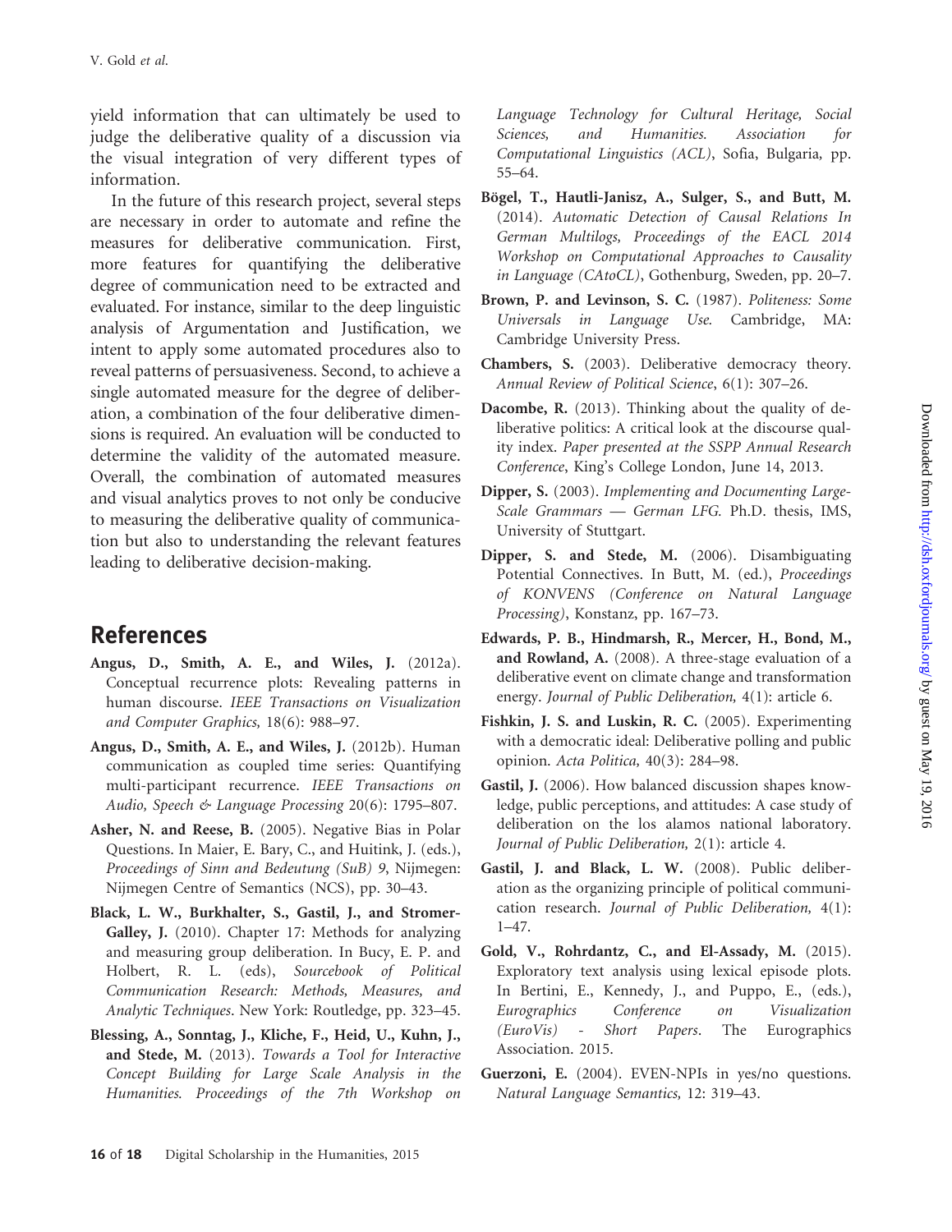- <span id="page-16-0"></span>Gutmann, A. and Thompson, D. F. (1996). Democracy and Disagreement. Why Moral Conflict cannot be Avoided in Politics, and What Should be Done About it. Cambridge, MA: Harvard University Press.
- Habermas, J. (1981). Theorie des Kommunikativen Handelns. Frankfurt am Main: Suhrkamp.
- Habermas, J. (1984). The Theory of Communicative Action. Boston, MA: Beacon.
- Hangartner, D., Bächtiger, A., Grünenfelder, R., and Steenbergen, M. R. (2007). Mixing Habermas with Bayes: Methodological and Theoretical advances in the study of deliberation. Swiss Political Science Review, 13(4): 607–44.
- Holzinger, K. (2001). Verhandeln statt Argumentieren oder Verhandeln durch Argumentieren? Eine empirische Analyse auf der Basis der Sprechakttheorie. Politische Vierteljahresschrift, 42(3): 414–46.
- Holzinger, K. (2004). Bargaining through arguing: An empirical analysis based on speech act theory. Political Communication, 21(2): 195–222.
- Janka, M. (2014). Schattierungen in der Argumentation Modalpartikeln und kausale Konnektoren. BA thesis, University of Konstanz.
- Karagjosova, E. (2004). The Meaning and Function of German Modal Particles. Saarabrücken Dissertations in Computational Linguistics and Language Technology.
- Kaufer, D., Geisler, C., Vlachos, P., and Ishizaki, S. (2006). Chapter 9: Mining textual knowledge for writing education and research: The DocuScope project. In van Waes, L., Leijten, M., and Neuwirth, C. M. (eds), Writing and Digital Media. Language and Linguistic Special. Oxford: Elsevier, pp. 115–29.
- Keim, D. A., Mansmann, F., Schneidewind, J., Thomas, J., and Ziegler, H. (2008). Chapter: Visual analytics: Scope and challenges. In Simoff, S. J., Böhlen, M. H., and Mazeika, A. (eds), Visual Data Mining. Berlin, Heidelberg: Springer-Verlag, pp. 76–90.
- Lakoff, R. (1975). Language and Woman's Place. New York, NY: Harper & Row.
- Landwehr, C. and Holzinger, K. (2010). Institutional determinants of deliberative interaction. European Political Science Review, 2(3): 373–400.
- Lord, C. and Tamvaki, D. (2013). The politics of justification? Applying the 'discourse quality index' to the study of the european parliament. European Political Science Review, 5: 27–54.
- Mannarini, T. and Talò, C. (2013). Evaluating public participation: Instruments and implications for citizen involvement. Community Development, 44(2): 239–56.
- Marcu, D. (2000). The Theory and Practice of Discourse Parsing and Summarization. Cambridge, MA: MIT Press.
- Mayer, T., Rohrdantz, C., Butt, M., Plank, F., and Keim, D. A. (2010). Visualizing vowel harmony. Linguistic Issues in Language Technology, 4(2): 1–33.
- McCallum, A. K. (2002). Mallet: A Machine Learning for Language Toolkit.<http://mallet.cs.umass.edu>
- Moretti, F. (2013). Distant Reading. London: Verso.
- Nguyen, V.-A., Hu, Y., Boyd-Graber, J., and Resnik, P. (2013). Argviz: Interactive visualization of topic dynamics in multi-party conversations. Human Language Technologies: The 2013 Annual Conference of the North American Chapter of the Association for Computational Linguistics, 10: 36.
- Persson, M., Esaiasson, P., and Gilljam, M. (2013). The effects of direct voting and deliberation on legitimacy beliefs: An experimental study of small group decision-making. European Political Science Review, 5(3): 381–99.
- Potts, C. (2005). The Logical of Conventional Implicatures. Oxford: Oxford University Press.
- Ramsay, S. (2003). Special section: Reconceiving text analysis toward an algorithmic criticism. Literary and Linguistic Computing 18(2): 167–74.
- Ramsay, S. (2011). Reading Machines: Toward an Algorithmic Criticism. Urbana: University of Illinois Press.
- Rohrdantz, C., Hautli, A., Mayer, T., Butt, M., Plank, F., and Keim, D. A. (2011). Towards tracking semantic change by visual analytics, Proceedings of the 49th Annual Meeting of the Association for Computational Linguistics: Human Language Technologies (Short Papers). Portland, OR: Association for Computational Linguistics, pp. 305–10.
- Rohrdantz, C., Hund, M., Mayer, T., Wlchli, B., and Keim, D. A. (2012). The world's languages explorer: Visual analysis of language features in genealogical and areal contexts. Computer Graphics Forum, 31(3): 935–44.
- Scheffler, T. (2014). Meaning Variations in German Tag Questions. Talk accepted at the DGfS (Deutsche Gesellschaft für Sprachwisenschaft) 2015 Workshop on ''The prosody and meaning of (non-)canonical questions across languages''.